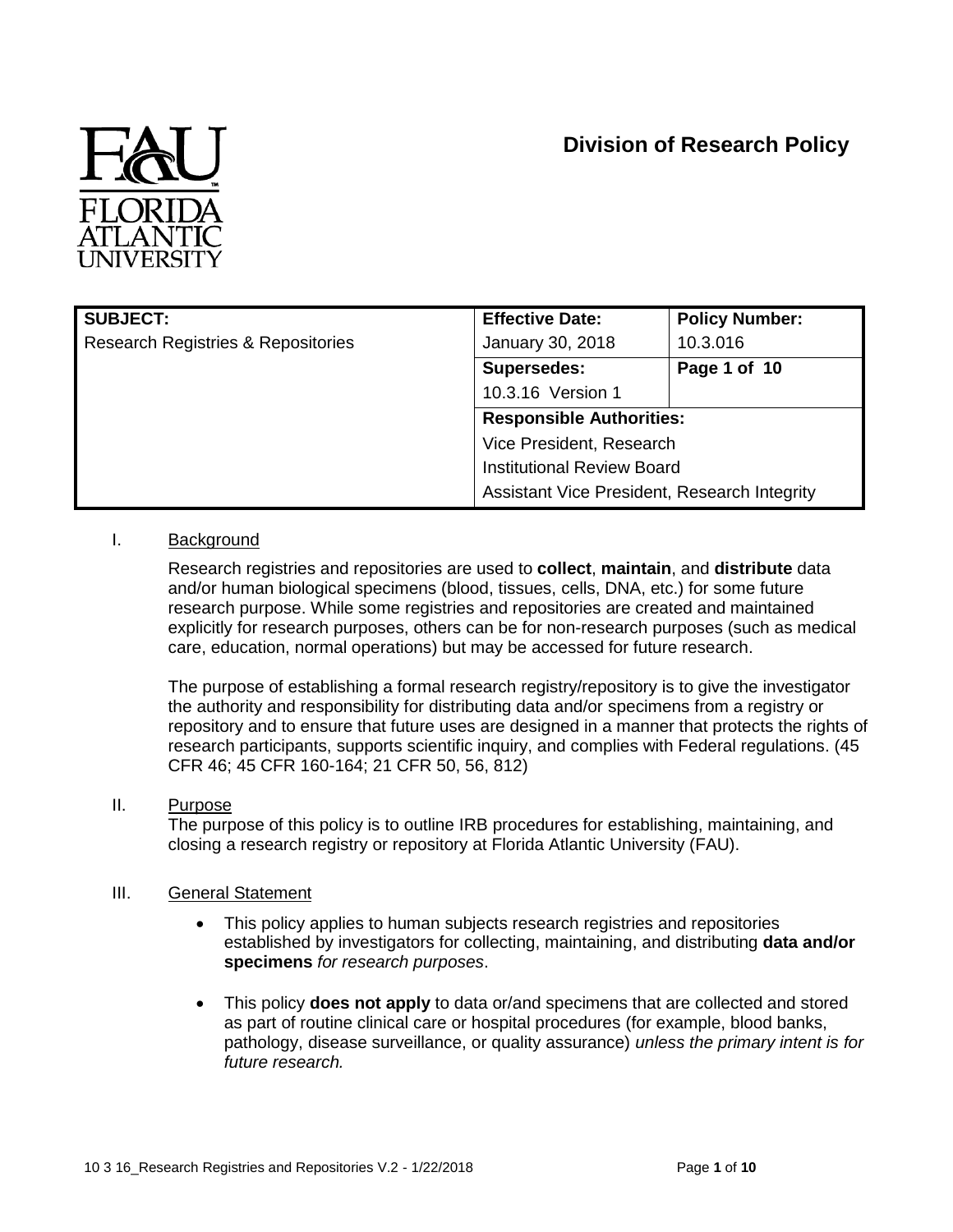This policy applies to clinical research AND non-medical/non-clinical research maintained in non-clinical settings for research use. (e.g., from social/behavioral studies)

#### IV. Policy

- A. All research registries and repositories at FAU require review and approval by the IRB.
- B. The collection, maintenance and distribution of data or specimens (see definition of "specimens" below) becomes a research registry or repository when there is a specific intention for the data or/and specimens to be maintained for future research and/**or** shared with other investigators.

NOTE: The prospective collection and storage of data or specimens for defined research purposes (including holding samples to "batch" them for assays), as part of a single IRB-approved protocol **is not** considered a "registry" or a "repository."

- C. If the PI has no explicit plan to destroy the data or/and specimens when an original research project ends, the investigator may maintain the data or specimens under continued IRB approval for uses that were approved in the original protocol. Once a use is desired *beyond the primary research goals of the original protocol*, the PI must: 1) establish an IRB-approved research registry or repository; 2) de-identify the data set for any future research uses with notification to the IRB that this has occurred, OR 3) submit data or specimens into an existing IRB approved registry or repository AND 4) close the original research project.
- D. Investigators wishing to use database information or biospecimens for research that differs in any way from what is described in the IRB-approved protocol and applicable consent document(s) **MUST** submit a new registry/repository protocol to the IRB following the directives of this policy or amend the original protocol in a manner to account for the new use.
- E. For the purposes of this policy, a registry refers to the use of data and a repository refers to the use of biological specimens and research materials. (See definitions below).

#### **Definitions**

**Anonymized Data or Biospecimens**: Data or biological material that never had a code or other identifier assigned to it. There are no means to trace the data or samples back to an individual. FAU and some international standards consider IP addresses to be identifiable even though the address is linked to the computer and not specifically to the individual.

**Coded:** This term refers to specimens or data whose identifying information (such as name or social security number) has been replaced with a number, letter, symbol, or combination of these elements. Often there is a mechanism or "key" to decipher the code. Deciphering the code would enable someone to link the data or specimen or dataset to identifying information which could reveal the donor of the data or specimen

**Confidential Data**: information disclosed with the expectation that it will not be divulged without permission to others in ways inconsistent with the understanding of the original disclosure.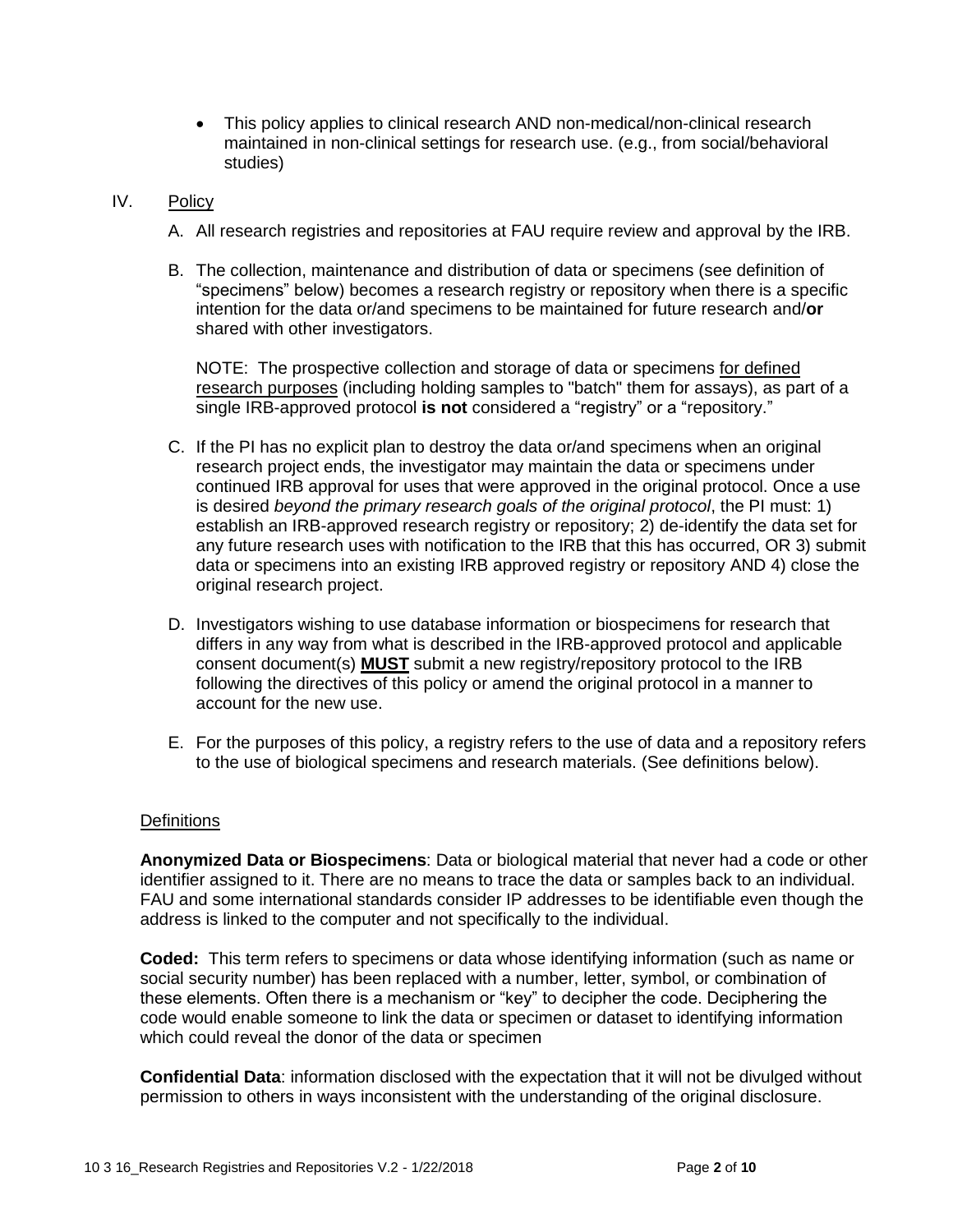**Data Usage Agreement:** An agreement that details the conditions for receipt and future use of data and/or specimens from a registry or repository.

**De-identified Data or Biospecimens** – Data or biological material that has had all identifiers associated with human subjects removed in a manner that there is no reasonable basis to believe that information within the data or associated with the biological material that can be used to identify an individual. Investigator/research team cannot readily ascertain the identity of the individual, but the data was collected with identifiers.

**Gatekeeper:** A person(s) who has primary control of data and/or specimens and maintains the registry/repository. This person may be delegated by the Principal Investigator; however the PI retains ultimate responsibility for the oversight of the registry/repository.

**Honest broker:** An **honest broker** is an individual, entity or system, dedicated to collect and provide de-identified information/samples to the research team. In most cases, the **honest broker** individual/systems are outsiders, set up to obtain and provide clinical/medical records, **data** and specimens to researchers.

**Identifiable private information:** is private information for which the identity of the subject is or may readily be ascertained by the investigator or associated with the information.

**Material Transfer Agreement:** An agreement between FAU and another institution that allows one institution to share materials with another (e.g. tissues, etc.). This agreement protects the investigator and institution by notifying the recipient regarding materials that are patented and any limits on the use of samples and associated information.

**Private information:** Includes information about behavior that occurs in a context in which an individual can reasonably expect that no observation or recording is taking place, and information that has been provided for specific purposes by an individual and that the individual can reasonably expect will not be made public (e.g., a medical record).

**Protected Health Information (PHI):** Individually identifiable health information collected from an individual that is: 1) Transmitted by electronic media 2) Maintained in electronic media; or 3) transmitted or maintained in any other form or medium by a HIPAA Covered Component. PHI encompasses information that identifies an individual or might reasonably be used to identify an individual and relates to the individual's past, present or future physical or mental health or condition of an individual; the provision of health care to the individual; or the past, present or future payment of heath care to an individual.

**Personal Identification Information (PII[\)](http://www.fau.edu/research/research-integrity/research-data/rd-regulations-reference.php)** : As defined by Florida Statute 817.568(1) (f), under which fraudulent use is prohibited, PII means any name or number that may be used, alone or in conjunction with other information, to identify a specific individual. For reference on examples of PII, see FAU Research Data Security guideline available at http://www.fau.edu/research/research-integrity/research-data/rd-guidelinesdefinitions.php#collapseEight

**Recruitment Registry**: Lists of persons along with limited personal and, when applicable, medical information. The primary intent and use of these lists is to provide investigators with pools of contact information of potential study volunteers.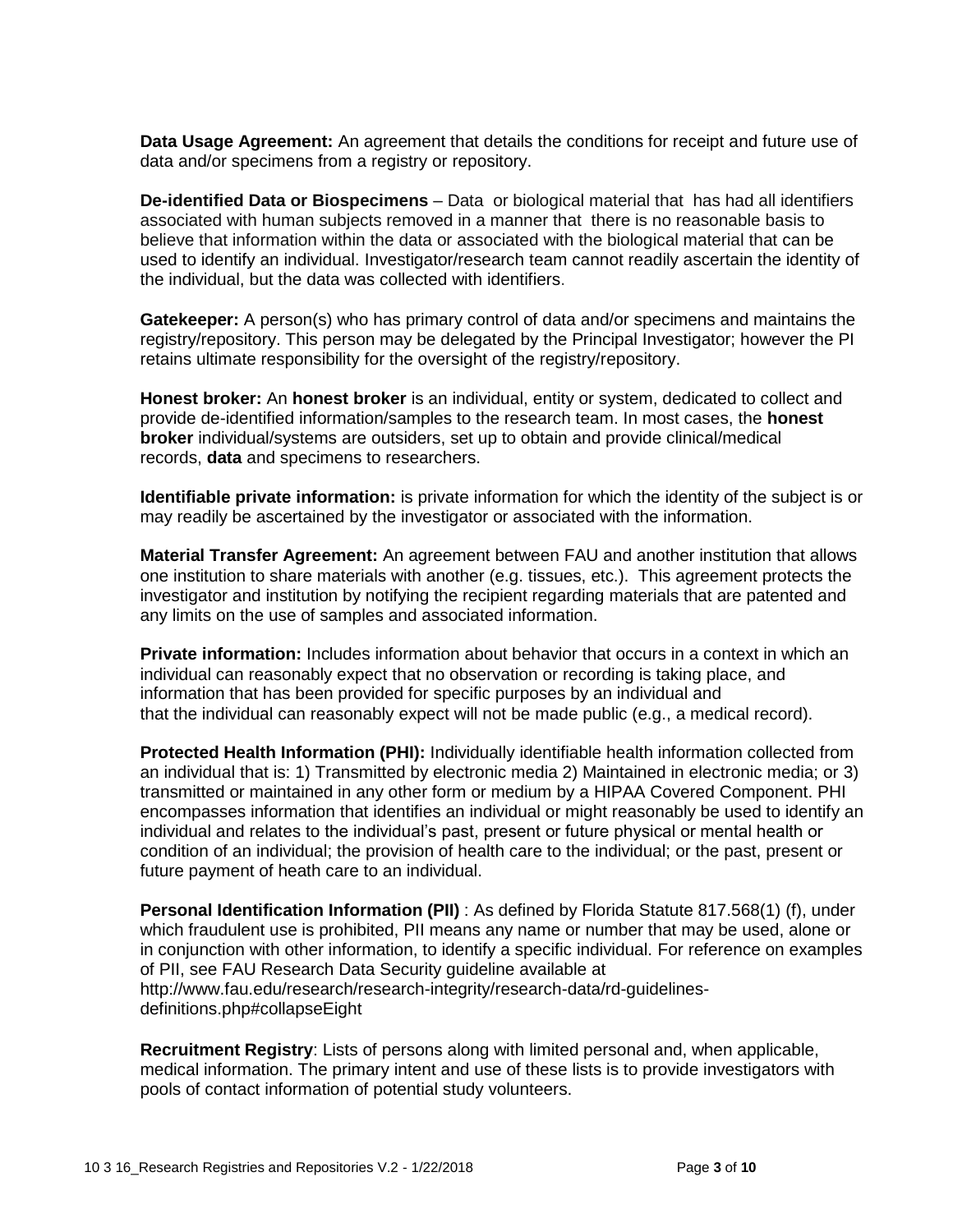**Registry:** *In general*, a registry is a collection of information elements or databases containing names, contact information, and personal records (medical, educational, attitudinal, survey answers, etc.). A data registry is a tool used to compile a set of individual subject/patient data that will be used in the future for analysis purposes. The organizers of the data registry receive information from multiple sources, maintain the information over time, control access to and use of the information by multiple individuals and/or for future multiple projects. IRB approval is required in advance of every time a registry is to be used for a new research purpose.

**Repository:** A research repository provides a way for researchers to store human biological specimens (for example, blood, urine, tissue specimens obtained from biopsies, and tissues or organs removed during surgery) or materials (pictures, videos, audio recordings, etc.) and related information for *future research studies*. IRB approval is required every time a repository is planned to be used for a new research purpose.

**Research Database:** A database is a collection of information elements (i.e. data) arranged for ease and speed of search and retrieval. The difference between a registry and a research database is based on the intent of use. A registry is intended to be used in future research, with a different scope of work and objectives. A research database, however, is used for one study and cannot be used to answer different research questions or research aims. Most databases are now maintained electronically, but the term can also be applied to paper record systems. Examples of databases include the following: a set of observations (i.e., data) resulting from a research study**,** an electronic file containing patients' records**,** a collection of diagnosis, treatment, and follow-up information for a hospital's oncology patients.

**Research Material**: Tangible products obtained from the activities conducted in a research study. Research material can be human biospecimens, photos, videos, test documentation, or, research participant hard copy of the research records, among others.

**Specimens:** For purposes of this policy, specimens are human biological materials that range from subcellular structures and cell products such as DNA, to cells, tissue (e.g., blood, bone, muscle, connective tissue and skin), organs (e.g., liver, bladder, heart, kidney, placenta), secretions, and waste (e.g., hair or nail clippings, urine, feces, sweat, etc.).

**Submittal Agreement:** An agreement that attests that data/specimens collected were obtained with written informed consent of the subjects utilizing an informed consent document approved by the local IRB or under an IRB approved waiver of informed consent.

**NOTE:** Written, or in writing, for purposes of this policy, refers to writing on a tangible medium (e.g., paper) or in an electronic format

#### V. Accountability

#### **The Principal Investigator (PI) is responsible for:**

 Submitting the appropriate IRB protocol for his/her recruitment registry, data registry or repository; developing standard operating procedures (SOPs) for maintenance of the registry/repository; appointing a gatekeeper for the registry/repository; and ensuring the proper disposition of the registry/repository upon completion of the protocol aims.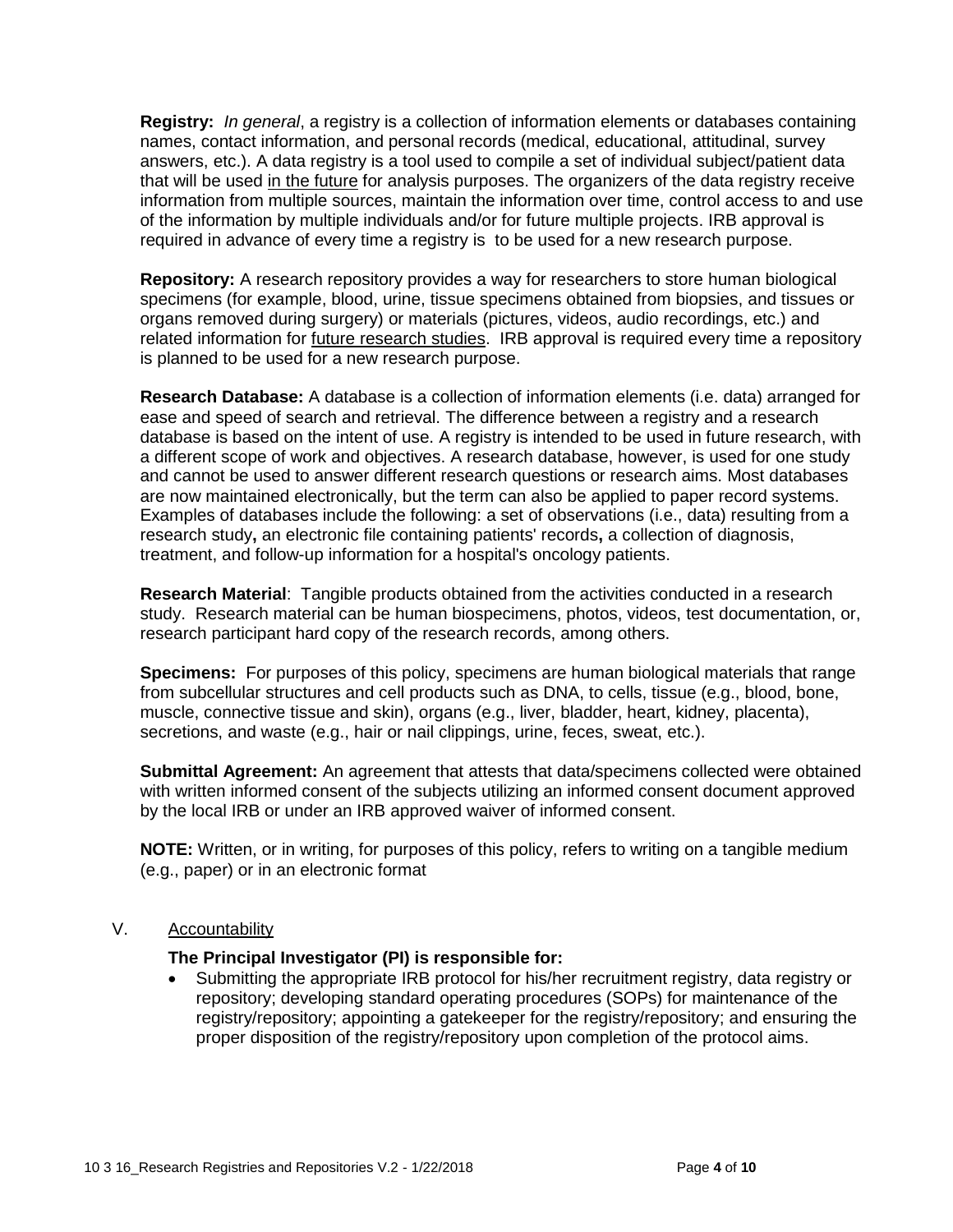- Coordinating with Environmental Health and Safety and related units, as appropriate, regarding appropriate storage, maintenance, dissemination and destruction of specimens.
- Coordinating with information technology **(IT)** representative(s) to develop a data management plan (DMP) in the format of a document that outlines the detailed procedures to collect, store, access, transmit, share, preserve and destroy the data during and after a research project.
- Reviewing the FAU Division of Research Data Security Guideline available at <http://www.fau.edu/research/research-integrity/research-data/rd-guidelines-home.php>

#### **The Institutional Review Board will be responsible for:**

 Reviewing and approving any request to create, or request data from, a registry or repository in accordance with this policy.

#### **The Research Integrity office will be responsible for:**

- Advising researchers on the appropriate submission process for establishing, maintaining, and closing a data/specimen registry/repository.
- Coordinating with related FAU compliance units as needed.

#### VI. Procedures

#### **Creating a New Research Registry or Repository**

- 1. Submit the IRB protocol via IRBNet.
	- a. Use the protocol format for Recruitment Registries, Data Registry & Repositories and attach all requested information.
	- b. Include either a registry or repository consent OR a request for waiver of consent by the IRB. (see "Quick Guide" below)

NOTE ABOUT CONSENT: Federal regulations (45 CFR 46.116) require researchers to describe the nature and purposes of the research as well as both reasonably foreseeable and unforeseeable risk of participation. Accordingly, informed consent for a registry or repository must be as clear as possible about the range and types of future uses envisioned without being vague and open-ended. Researchers should be sensitive to the concerns of special populations, issues surrounding genetic research, and issues surrounding long-term storage of data on sensitive behaviors that could cause stigma or affect the reputation, employability, or legal status of a research participant.

c. If data or specimens are to be collected by or received from a "covered entity" under HIPPA regulations, include the HIPAA authorization form that will be signed by participants for the storage and future research use of their data or specimens, OR submit the Waiver of HIPAA authorization request form. Note: Only certain FAU components are covered by HIPAA requirements; check with Research Integrity or see Guidance on HIPAA and Research if you are unsure.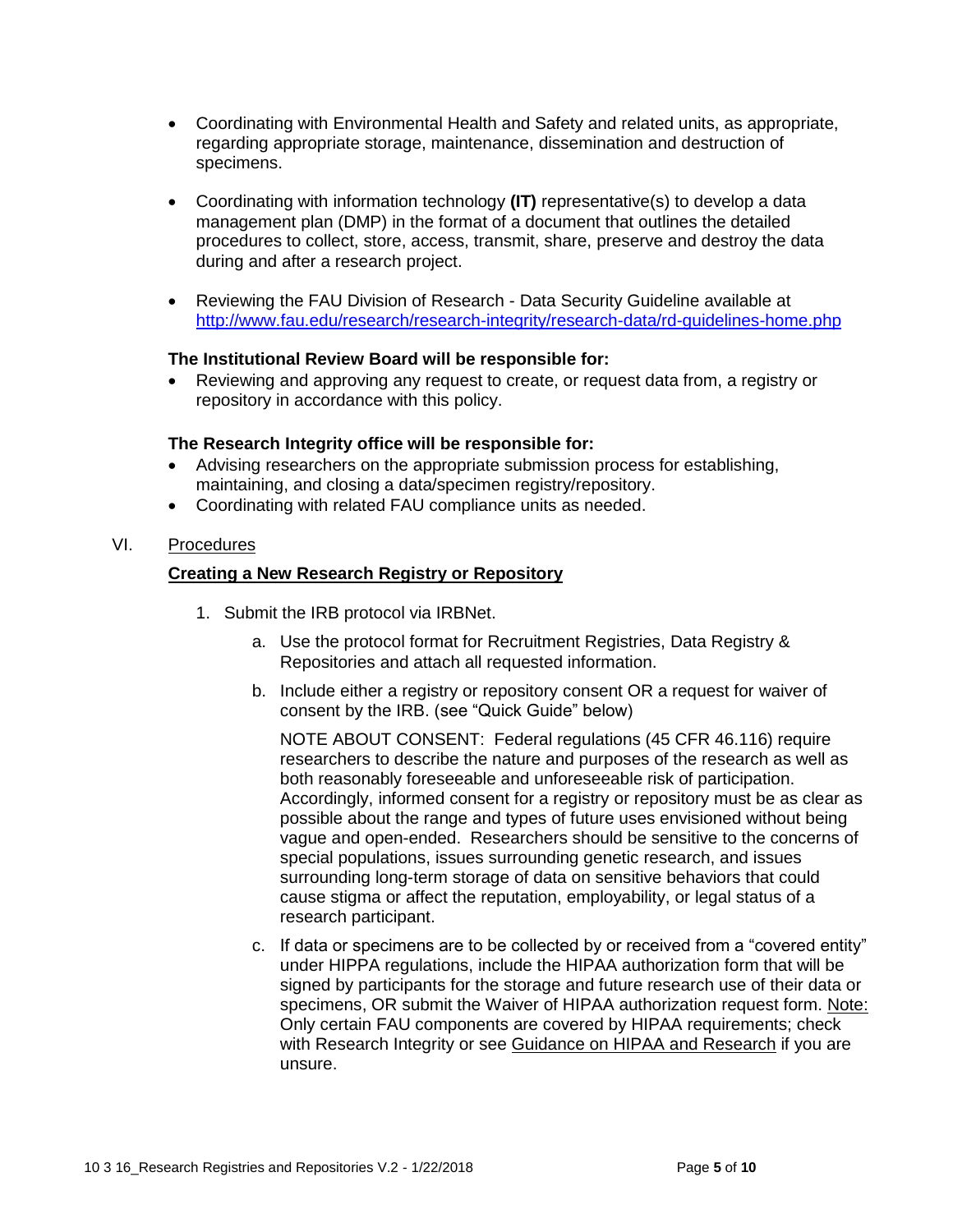- 2. The IRB will review the registry or repository protocol to ensure it adequately specifies the conditions under which data and tissues may be accepted into the registry or repository. The IRB will request standard operational procedures to guarantee the data or specimens will be securely stored, and shared to protect the privacy of subjects, maintain the confidentiality of the data, and preserve the integrity of specimens. Once these and other standard review concerns are addressed, approval will be issued.
- 3. The protocol, should describe how individually identifiable data will be maintained separately from the main database. If any identifiable data must be maintained (e.g. date of birth, date of services, etc.) with the data set, the PI should provide a justification for doing so. This information should be included in the consent form, and a data management plan submitted with the protocol.
- 4. The protocol should describe the intended duration for maintaining a link between individually identifiable data, the research data set and the process for destroying the link.
- 5. For protocols intending to use data for future research under a registry and repository consent, the IRB would review the appropriateness of the process proposed for obtaining the consent, and ensure that the required elements were appropriately included. Additionally, the IRB must determine that consent is appropriately documented.
- 6. The IRB will also review the inclusion in the protocol of a procedure or strategy (i.e.: participants log) to record the information of participants who consented or not to participate in the original study and to use their data for future research.

#### **Converting a research database to a registry:**

Investigators may desire to use the data/specimens collected under a previously IRB approved study for different or future research purposes. Conversion of a research database to a registry or repository should consider the confidentiality, autonomy and benefit of the subjects who originally provided the data and/or specimens.

Obtaining informed consent for research use of information or specimens beyond the original intention of the research or from non-research databases and repositories is usually challenging. Because future research use or a project with a different scope of work was not anticipated at the time of collection, future research consent may not have been obtained. Where it is possible to do so, IRBs' may require researchers to obtain informed consent for future research of subjects involving information or specimens contained in a previous study or non-research databases or repositories.

The IRB protocol should include the list of variables that will be in the data registry. A copy of the print screen of the database, listing all variables should be attached to the protocol. If identifiable data is included in the list of variables, the protocol should cover how this data will be maintained separately from the main research data base. If any identifiable data must be maintained, the PI should provide a valid justification and data management plan.

If the PI cannot obtain consent of the participants for different reasons other than inconvenience or time restrictions – the PI must de-identify the data AND a waiver of consent should be submitted to the IRB describing the following processes: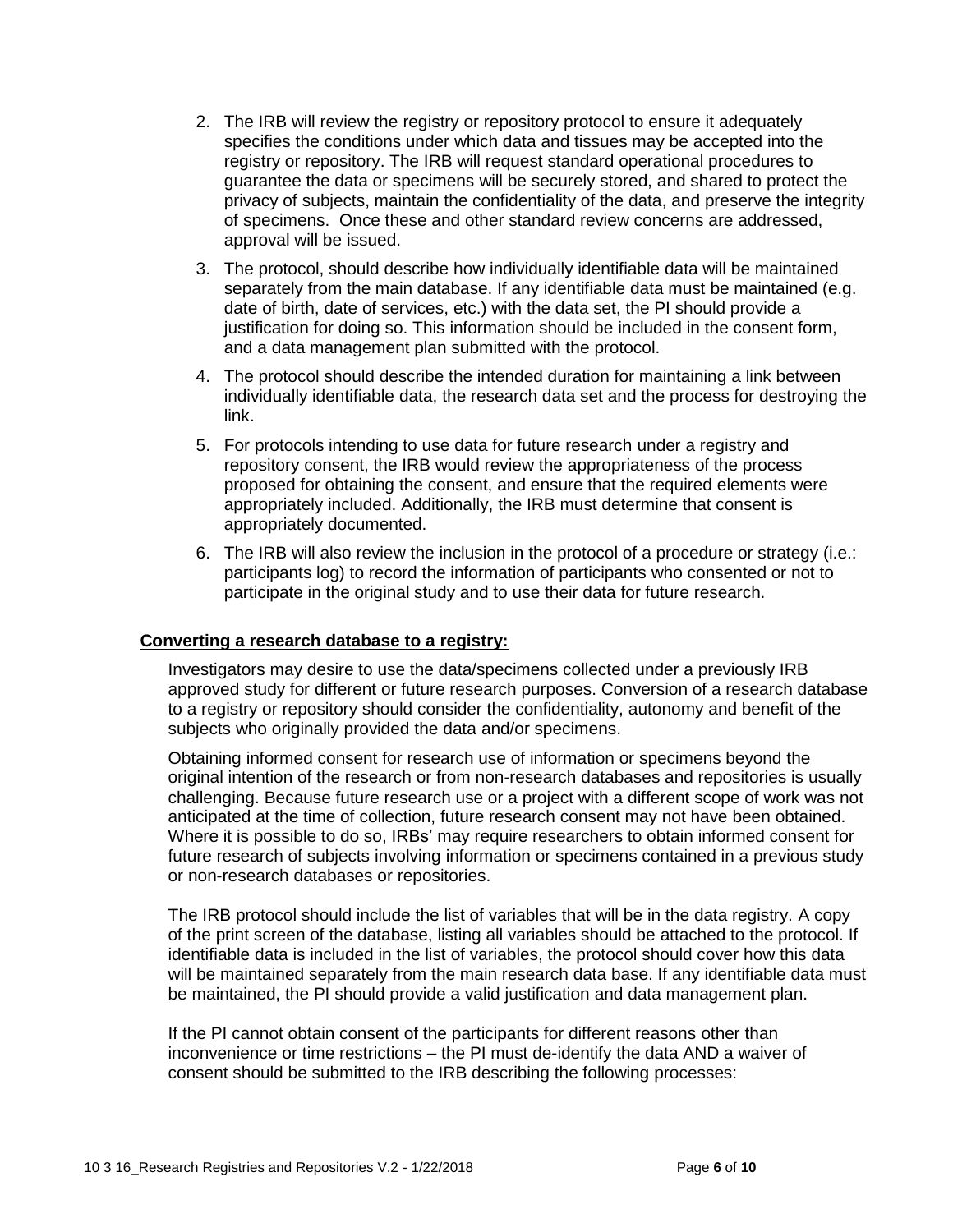- **Detailed process for coding the data.**
- **Include an honest broker to conduct the process of de-identification.**
- Codes linking subjects to data: The protocol submitted to the IRB should cover who, if anyone, will retain the key to the code linking subjects to identifiers.
- **Explain the process to destroy the original research data set.**

If the research data set that will be converted to a registry or repository originated from a study approved by the IRB as a minimal risk study, the PI can apply for waiver of consent if:

- a. The waiver of consent will not adversely affect subject's rights and welfare,
- b. The research could not be practicably be carried out without the waiver, AND
- c. Where appropriate, the subjects will be provided with additional pertinent information after participation.

If researchers want to convert contact information data from a non-research dataset to a recruitment data set, the owner of the original data set (i.e. private practice office) should require permission from potential subjects before releasing contact information to researchers for recruitment purposes.

Under the HIPAA privacy rule, protected health information (PHI, i.e. identifiable health information) in non-research databases and repositories held at FAU and is affiliates covered entities may not be used or disclosed for research except as allowed in FAU HIPAA policy [10.3.7 Disclosure and Use of Protected Health Information \(PHI\) in Research.](http://www.fau.edu/research/docs/policies/research-integrity/10.3.7_Disclosure_and_Use_of_PHI_in_Research.pdf)

#### **Maintaining a Research Registry/Repository**

- 1. The registry/repository must be maintained according to the protocol and SOPs submitted to and approved by the IRB. As with all IRB protocols, any amendment to a registry or repository protocol must be approved by the IRB *before* it is implemented.
- 2. If the PI of a FAU registry or repository receives a request from an investigator to **distribute** identifiable or de-identified data/specimens from an existing research registry/repository, he/she must obtain a copy of that investigator's IRB approval (if applicable) and confirmation that the investigator will comply with the registry/repository's terms of usage. Note: If applicable, the recipient-investigator may be asked to sign any type of agreement such as a Data Use Agreement or Material Transfer Agreement, such agreements must be routed for review through Sponsored Programs and may require consult with the Technology Development Office and /or Deputy General Counsel. See Data Use Agreement Guideline available at: [https://www.fau.edu/research/sponsored-programs/files/FAU%20DUA%20Guidance%2002-10-](https://www.fau.edu/research/sponsored-programs/files/FAU%20DUA%20Guidance%2002-10-2017.pdf) [2017.pdf](https://www.fau.edu/research/sponsored-programs/files/FAU%20DUA%20Guidance%2002-10-2017.pdf)
- 3. At each continuing review, the PI of a FAU research registry or repository will be required to provide a summary report to the IRB of all collections, distributions, and/or destruction of data/specimens from the registry/repository.
- 4. When a PI no longer wishes to operate the registry or repository for future research, or if the data/specimens are being transferred to another registry/repository, he/she should submit a request for closure to the IRB. The closure request must include the disposition of the data and specimens, including details on the secure transfer, donation and/or destruction of data/specimens. Any inactive registry/repository should be responsibly closed after 5 years. If a PI wishes to transfer the repository to another PI, a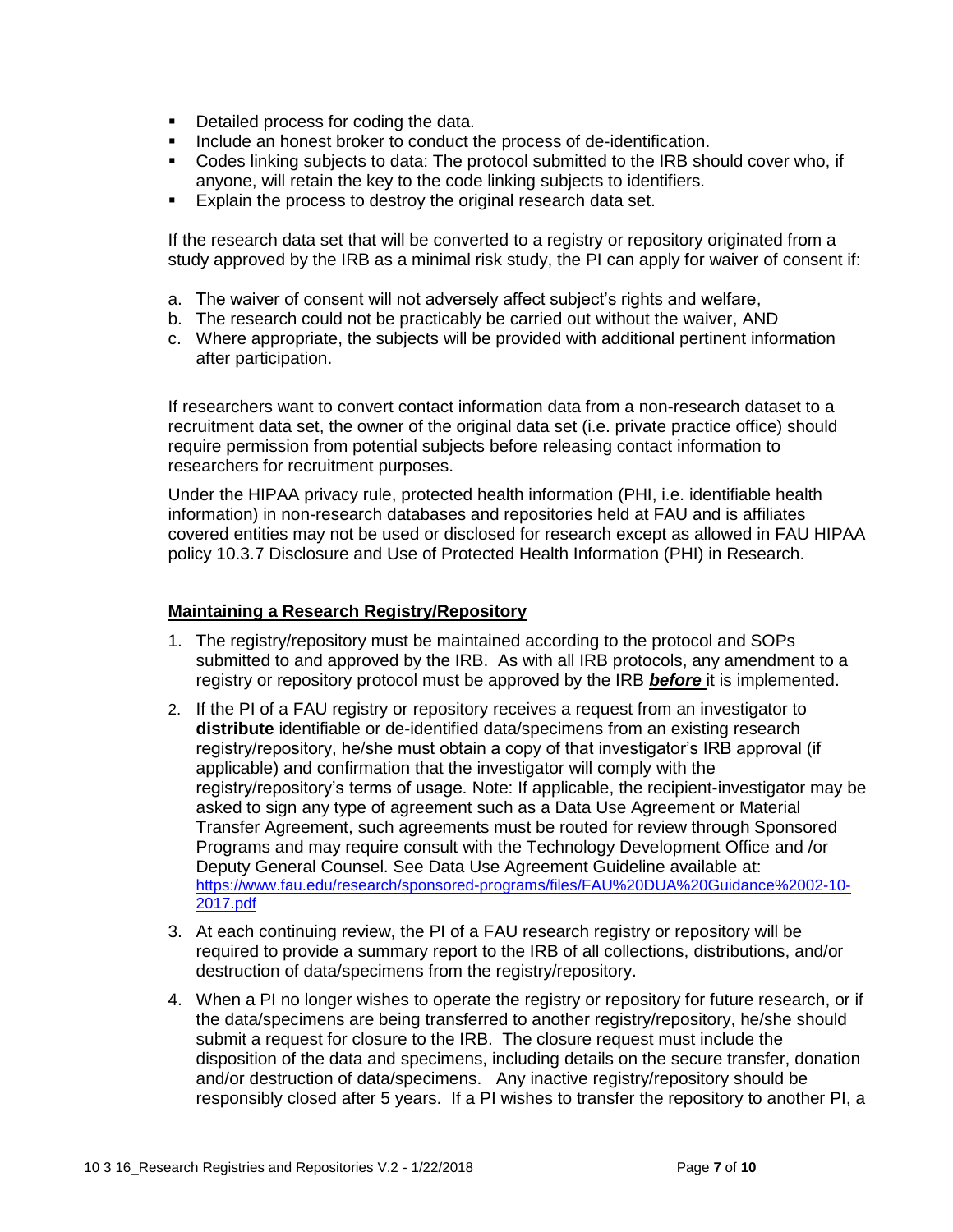request for amendment should be submitted with the credentials of the new PI and endorsement of the College Departmental Chair or Dean.(Note: PIs are advised to consult their IT representatives regarding the secure management of all data/specimens.)

#### **Contributing to a Non-FAU Research Registry/Repository**

If an FAU investigator wishes to contribute data/specimens to a registry or repository outside of FAU, the IRB must review, at a minimum, the IRB protocol used to collect the data/specimens, the consent process and the submittal agreement (see definition above).

This allows the IRB to confirm that the data/specimens are authorized to be shared and used beyond the intent of the original research protocol. Note: Not all submissions to a research repository meet the federal definition of being engaged in human subject research. Contact the IRB office for further clarification.

#### **Requesting Data/Specimens from a Research Registry/Repository**

When an FAU investigator wishes to request coded or identifiable data from an established registry or repository inside or outside FAU, he/she should submit a request to the IRB either via a new protocol application or as an amendment to an existing study. The FAU IRB must review, at a minimum, the protocol, data collection tools, the usage agreement, data management plan, consent process (and any applicable a waiver), and obtain the IRB approval number of the registry/repository from which the request is being made.

If the investigator wishes to request *anonymous* (and some coded) data, he/she may submit a request to the IRB for Determination of Non-Human Subjects Research using Form 6 and the Assessment tool 4 - Certificate of de-identification.

Note: Certain registries or repositories may require the recipient to obtain a more stringent IRB review, even if the data appears to be de-identified. For example, if the repository contains data on sensitive or criminal behavior, the gatekeeper of the repository may request expedited or convened IRB review because the likelihood of the data causing harm in the event of a breach is significant to participants, even if the likelihood of the breach occurring is rare.

A Material Transfer Agreement (MTA) should be established between the institutions transferring/receiving the data/specimens. MTAs are contractual agreements used for the transfer or exchange of research materials both biological and non-biological to/from the university. All MTAs should be reviewed and approved by the Sponsored Programs Office and signed by both the PI and FAU's authorizing official prior to transferring the materials. More information about MTA is available at http://www.fau.edu/research/sponsored-programs/reviewof-transfer-agreements.phphttp://www.fau.edu/research/sponsored-programs/review-of-transferagreements.php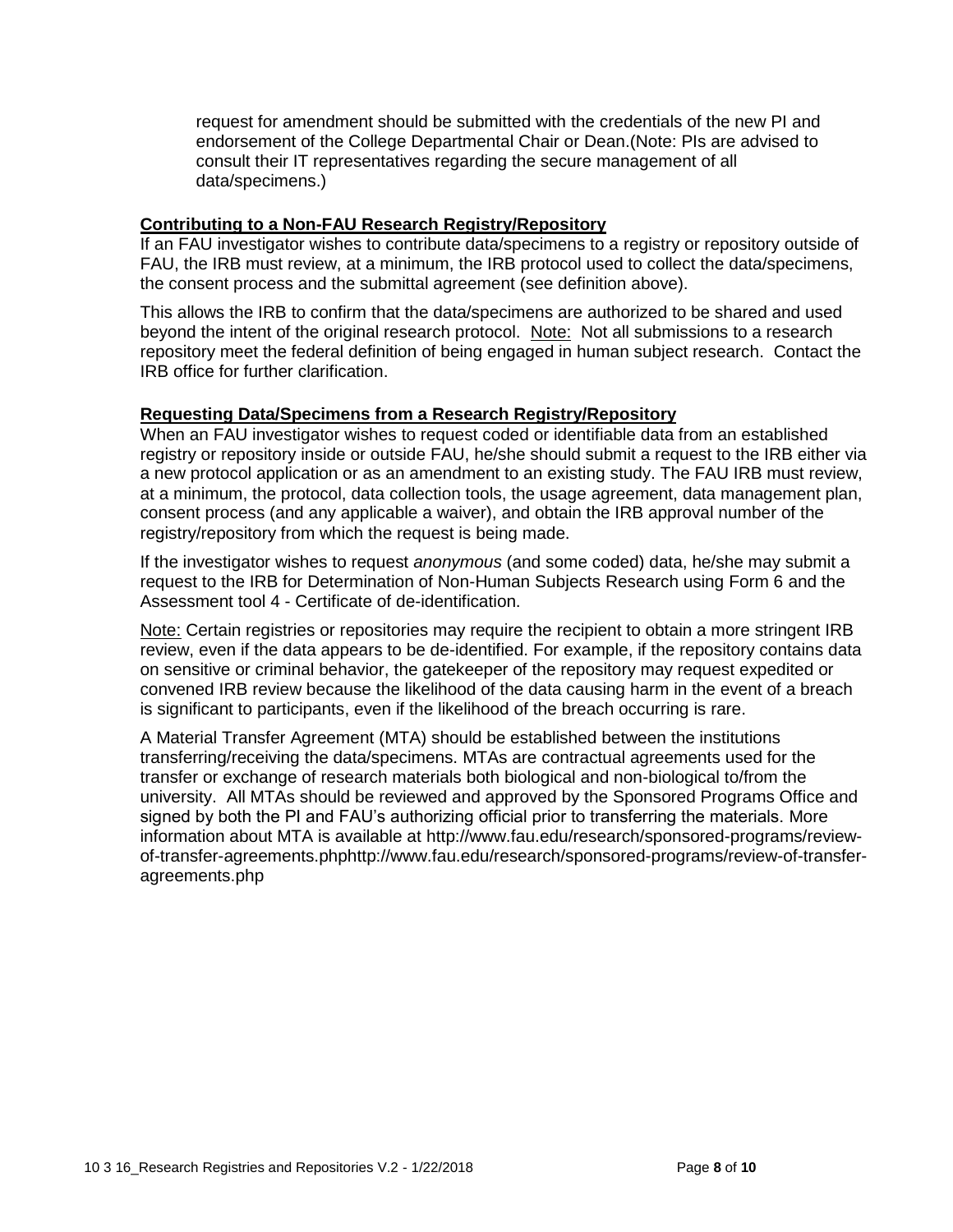## **Quick Guide on IRB Review Type for Registries or Repositories**

|                                             | <b>Type of IRB Review and Consent</b> |                |                            |                |
|---------------------------------------------|---------------------------------------|----------------|----------------------------|----------------|
|                                             | <b>Genetic Studies</b>                |                | <b>Non-genetic Studies</b> |                |
|                                             | <b>Type of IRB</b>                    | <b>Consent</b> | <b>Type of IRB</b>         | <b>Consent</b> |
| <b>Status of Participant/Donor Identity</b> | <b>Review</b>                         | <b>Needed</b>  | <b>Review</b>              | <b>Needed</b>  |
| Anonymized (if re-identifiable)             | Full Board or                         | <b>Yes</b>     | Full Board or              | Yes            |
|                                             | Expedited                             |                | Expedited                  |                |
| Known to Principal Investigator             | Full Board                            | <b>Yes</b>     | Full Board or              | Yes            |
|                                             |                                       |                | Expedited                  |                |
| Known to $3rd$ Party (such as the honest    | Full Board                            | <b>Yes</b>     | Full Board or              | $No$ - Apply   |
| broker or gatekeeper)                       |                                       |                | Expedited                  | for waiver of  |
|                                             |                                       |                |                            | consent        |

### **1. Data/Specimens Obtained prospectively ONLY For Research (not part of normal operations or clinical care)\***

**\*For example, additional blood draw or biopsy.**

#### **2. Specimens Obtained PROSPECTIVELY for a bank repository**

**Specimens Left Over from Clinical Procedures and Would Normally Be Discarded\***

|                                             | <b>Type of IRB Review and Consent</b> |                |                            |                           |
|---------------------------------------------|---------------------------------------|----------------|----------------------------|---------------------------|
|                                             | <b>Genetic Studies</b>                |                | <b>Non-genetic Studies</b> |                           |
|                                             | Type of IRB                           | Consent        | Type of IRB                |                           |
| <b>Status of Participant/Donor Identity</b> | Review                                | <b>Process</b> | Review                     | <b>Consent Process</b>    |
| Anonymous                                   | Not Human                             | None           | Not Human                  | None                      |
|                                             | Research                              |                | Research                   |                           |
| Known to Principal Investigator             | <b>Full Board</b>                     | Yes            | Full Board or              | Yes or Waiver of          |
|                                             |                                       |                | Expedited                  | $Consent +$               |
|                                             |                                       |                |                            | additional                |
|                                             |                                       |                |                            | documents                 |
| Known to a $3rd$ Party (such as the honest  | <b>Full Board</b>                     | Yes            | Full Board or              | Waiver                    |
| broker or gatekeeper)                       |                                       |                | Expedited                  |                           |
| Known to Principal Investigator intended    | <b>Full Board</b>                     | <b>Yes</b>     | <b>Limited IRB</b>         | Registry/                 |
| to use for secondary analyses               |                                       |                | Review                     | <b>Repository Consent</b> |

**\*For example, excess blood from routine blood draw or leftover biopsy material.**

#### **3. Data/Specimens Obtained RETROSPECTIVELY – Conversion of a data set to a registry or repository Data/Specimens Were Previously Collected for Either Clinical or Research Purposes\***

|                                             | <b>Type of IRB Review and Consent</b> |                |                            |                       |
|---------------------------------------------|---------------------------------------|----------------|----------------------------|-----------------------|
|                                             | <b>Genetic Studies</b>                |                | <b>Non-genetic Studies</b> |                       |
| <b>Status of Participant/Donor Identity</b> | <b>Type of IRB</b>                    | <b>Consent</b> | <b>Type of IRB</b>         |                       |
|                                             | <b>Review</b>                         | <b>Needed</b>  | <b>Review</b>              | <b>Consent Needed</b> |
| Anonymous                                   | Not Human                             | N/A            | Not Human                  | N/A                   |
|                                             | Research                              |                | Research                   |                       |
| Known to Principal Investigator             | <b>Full Board</b>                     | <b>Yes</b>     | Full Board,                | <b>Yes or Waiver</b>  |
|                                             |                                       |                | Expedited, or              | (depends on how       |
|                                             |                                       |                | Exempt                     | data are recorded)    |
| Known to a $3rd$ party (such as the honest  | Expedited                             | Waiver         | Exempt                     | Waiver                |
| broker or repository gatekeeper)            |                                       |                |                            |                       |

**\*ALL specimens needed for the study are already stored, for example, in a laboratory or registry/repository.**